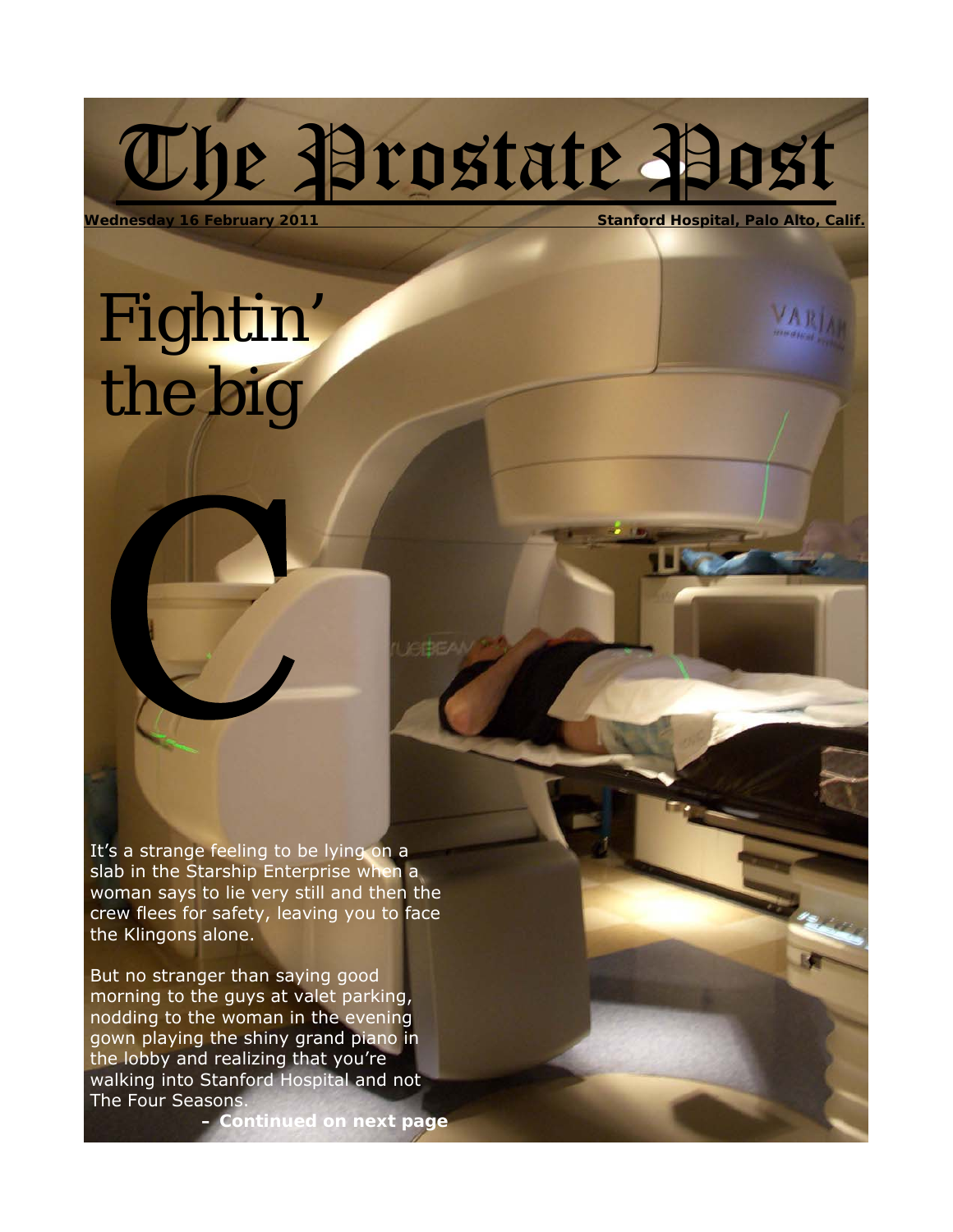# Fightin' the big C



**"Young Frankenstein," 1974. Gene Wilder and Peter Boyle.** 

#### *– Continued from previous page*

Ever since the radiation phase of my prostate cancer treatment began last week, I have spent part of every weekday in the weird and wonderful place that is the Stanford Cancer Center with my new love, LA-15. That's what they call the Varian TrueBeam™ STx system linear accelerator, a \$2 million piece of equipment that blasts photons through my groin with a force measured in millions of electron volts.

It doesn't even tingle.

LA-15 is a robot with a heart of gold and a thirst for electricity unmatched by anything this side of Las Vegas. I'm told that by the time LA-15 and I have to part ways after 35 dates, I will have grown tired of her, fatigued by her constant attention, tired of the unblinking gaze from her multiple radiation-spewing eyes.

The first day we met, two of her arms reached out for me, nearly caressed me and then began a slow X-ray survey of my body from a tantalizing few inches away, up and down and all around.

So seductive.

Once she pinpointed my tumor down to the millimeter in three dimensions, she withdrew the arms with the little eyes and peered at me with her big round one that hummed a deep sci-fi hum as it revolved completely around me. Ninety seconds, tops, and our date is over.

So destructive.

My role in this romance is simply to lie there and absorb her radiating love. 'Cause if I move, she'll get angry and fry a kidney, maybe laser off an appendage.

We shall see.

Or so I fear.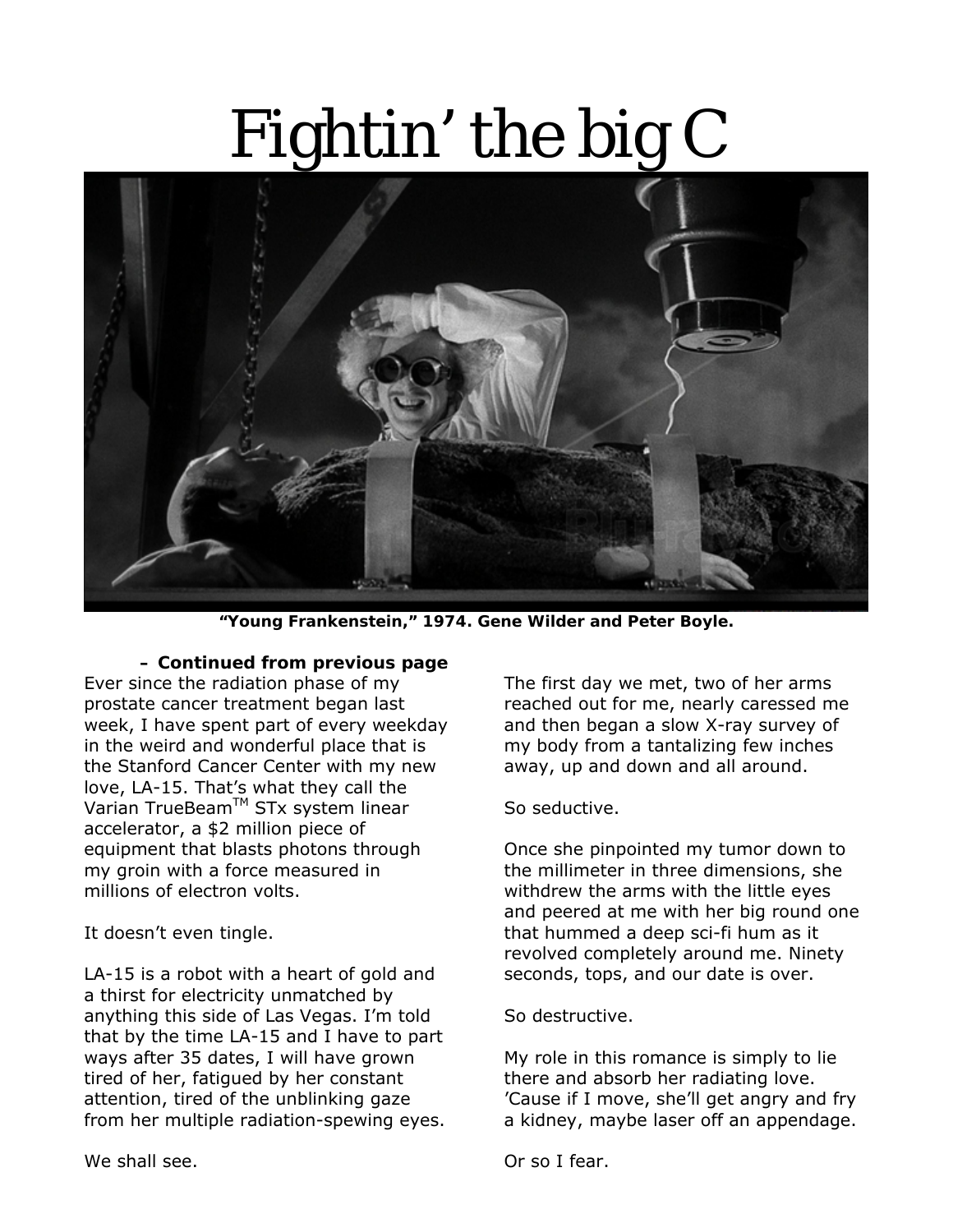### How LA-15 does its work

The last landmark on Interstate 280 before I exit for the hospital and my radiation treatment is the Stanford Linear Accelerator, housed a two-mile-long building – the world's longest – that stretches beneath the freeway and dead ends into a mountain.

It is a first cousin of the machine on the cover of this newsletter, which was invented by a physician and a physics professor at the university and is manufactured by a company in Mountain View just a few miles away. Both machines speed the flow of



electrons – an electric **Stanford Department of Radiation Oncology photo**  current – by very high The world's first patient treated with a linear accelerator. One of the ways LA-15 does that is by revolving around my body. Because the

radiation is focused on my tumor as it moves, the other tissues that the radiation hits receive only momentary exposure.

Aim is also important. That's why every treatment begins with the two radiation therapy technologists who work with me – Jackie Pace and Onne Lao – moving my body around on the slab to align my three tattoos (one on each hip and one on my belly) with the laser beam lines projected through the room.

Then they leave for their shielded control room and use X ray scanning arms to fine tune the alignment by looking inside me almost in real time. They move me into final alignment by remotely controlling *– Continued overleaf*

force – voltage. When these high-speed electrons hit certain kinds of metal, extremely powerful X rays are created that can kill living cells.

The first time X rays from a linear accelerator were used to treat a cancer patient was in 1956 at Stanford Hospital, then located in San Francisco. A twoyear-old boy had already lost one eye to cancer, but the radiation treatment killed the cancer before it claimed his other eye. Since then more than 40 million cancer patients have been treated with radiation.

LA-15 is a refinement of that first machine. The tweaks are all related to concentrating the radiation on the cancer cells and avoiding as much damage as possible to the healthy cells that it also strikes.